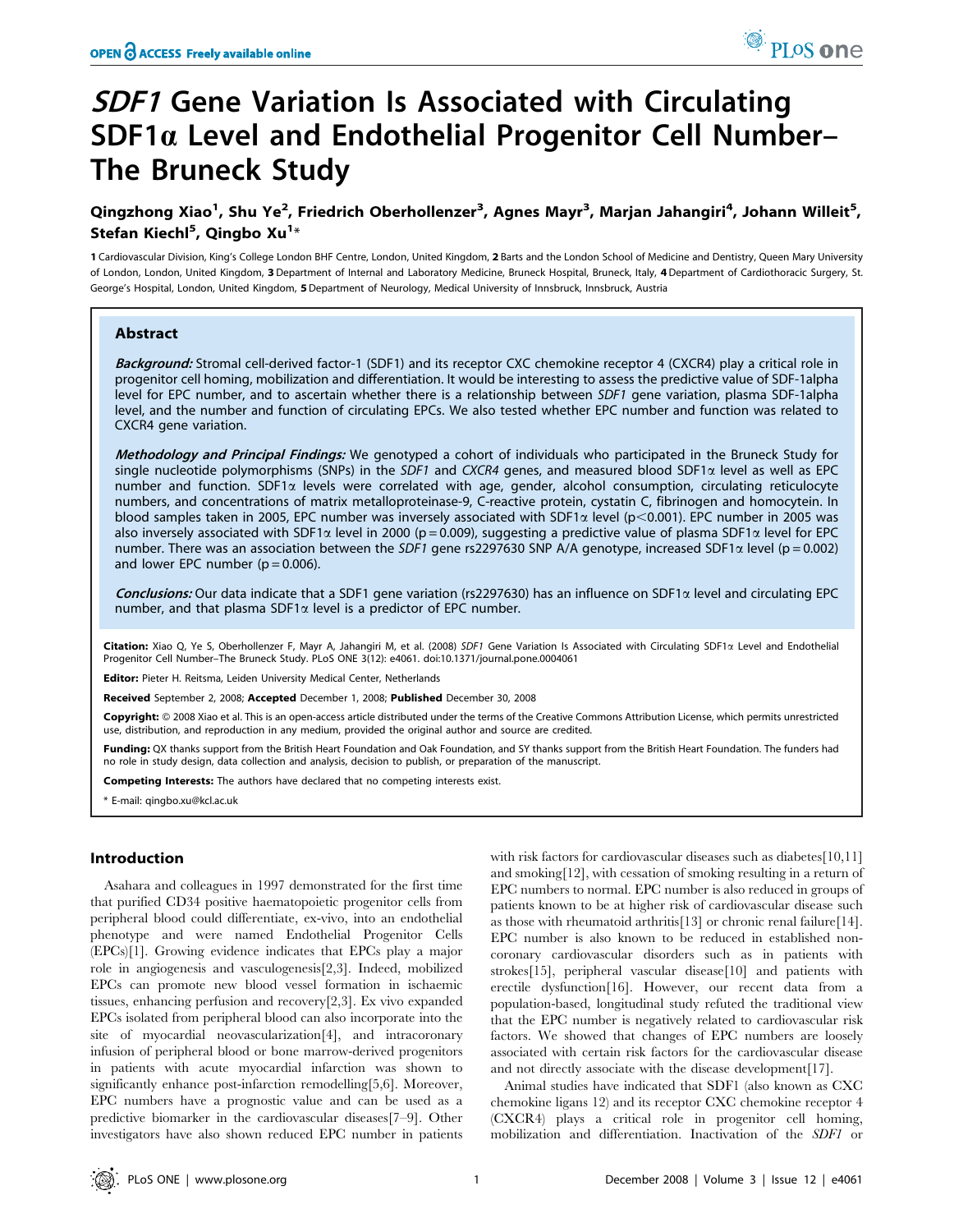CXCR4 gene in mice led to early embryonic lethality due to abnormality in the cerebellar and gastrointestinal vasculature and in hematopoiesis development[18–20]. The number of circulating hematopoietic stem cells (HSCs) or EPCs were increased by SDF1 gene transfer using the adenovirus infection technique[21–23]. Overexpression of SDF1 in ischemic tissues has been found to enhance EPC recruitment from peripheral blood and to induce neoangiogenesis in ischemic tissues[24,25]. Recent evidence also suggests that SDF1 $\alpha$  is a driving force for EPC differentiation [26]. All these findings from animal studies strongly suggest that SDF1 $\alpha$ has a crucial role in stem/progenitor cell mobilization, differentiation, and injured tissues-specific homing. However, it remained unknown whether  $SDF1\alpha$  played such a role in humans. Therefore, we recently examined the levels of  $SDF1\alpha$  and several angiogenic cytokines in relation to circulating EPC numbers in a population-based study. We found that plasma levels of SDF1 $\alpha$ , but not VEGF or G-CSF, were strongly associated with EPC number and function, suggesting a role of  $SDF1\alpha$  in EPC mobilization and differentiation in humans[17]. In that study, the association of  $SDF1\alpha$  levels with EPC numbers was detected using blood samples taken at the same time point. In the present study, we investigated whether  $SDF1\alpha$  levels had a long-term predictive value for EPC numbers.

There is emerging evidence indicating that variation in the human *SDF1* gene can have an influence on  $SDF1\alpha$  levels[27,28], which was demonstrated clearly to be involved in progenitor cell mobilization and differentiation in human and animal studies. Moreover, previous study showed that EPC number is, at least in part, genetically regulated[29], and the presence of SDF1-3'A allele was a predictive factor of  $CD34^+$  cell mobilization [30], which prompt us to hypothesize that the SDF-1 gene singlenucleotide polymorphism (SNP) might involve in their gene transcription and progenitor cell mobilization, differentiation and homing. In the present study, we examined whether there was a relationship between SDF1 gene variation, SDF1a level and circulating EPC number. In addition, we tested whether there was also a relationship between variation in the gene encoding the SDF1a receptor CXCR4 and EPC number.

# Methods

# Study Population and clinical variables

The subjects of this study were residents of the Bruneck area in the Bolzano Province of Italy, who participated in the Bruneck Study[31]. Details of the Bruneck study have been described previously[31]. DNA samples were available for 826 subjects, and these were genotyped single nucleotide polymorphisms (SNPs) in the SDF1 and CXCR4 genes. Blood samples taken in 2000 (n = 684) and 2005 (n = 574) respectively were used for measurements of SDF1 $\alpha$ levels. EPC number and function were assessed in blood samples collected in 2005 ( $n = 571$  for EPC number and  $n = 542$  for EPC colonies number respectively). Subjects with and those without EPC number and EPC function assessments did not differ in age, sex and cardiovascular risk factors. The appropriate ethics committees (Autonome Provinz Bozen-Sanitatsbetrieb Bozen Ethikkomittee) approved the study protocol and all study subjects gave their written informed consent before entering the study.

Systolic and diastolic blood pressure was taken with a standard mercury sphygmomanometer after at least 10 min of rest (mean of three independent measurements). Hypertension was defined as blood pressure  $\geq$ 140/90 mm Hg or the use of anti-hypertensive drugs. The average number of cigarettes smoked per day was noted for each smoker and ex-smoker. Diabetes was diagnosed according to ADA criteria. Assessment of regular alcohol

consumption was performed with a standardized questionnaireand quantified in terms of grams per day (g/day).

#### EPC culture assay

EPC numbers in the blood samples were determined as described previously[17]. Briefly, positive stained cells for DiI-Ac-LDL and Lectin were considered to be EPCs on day 5 of culture. The total numbers of EPC per well were counted by two trained independent senior investigators blinded to the clinical details of the subjects. The EPC in a minimum of two wells were counted and the average was then recorded.

#### EPC-colony formation unit (CFU) assay

The EPC-CFU assay performed as described previously[17]. Briefly, PBMNC were resuspended in EPC culture medium (M199 with 20%FCS and antibiotics) and then plated on fibronectin coated 6 well plates at a concentration of 5 million cells per well. The endothelial colonies were counted manually on day 7. Strict guidelines were followed to ensure consistent counting of EPC colonies. Two senior investigators who were blinded to the subjects' clinical status counted the colonies.

#### Enzyme-linked immunosorbent assay (ELISA)

Commercially available  $SDF1\alpha$  and matrix metalloproteinase-9 (MMP9) ELISA kits (Quantikine, R&D Systems, UK) were used to determine plasma SDF1a and MMP9 levels. All ELISA tests were carried out at room temperature on freshly thawed plasma samples. The concentration was determined by comparison with a standard curve, following manufacturer's instruction. Other laboratory parameters and vascular risk factors were all examined by standard methods[32].

#### Genotype analyses

We selected tagging SNPs in the SDF1 and CXCR4 genes from the HapMap database (data release in June 2005). Three SNPs in SDF1 (rs2297630, rs266087 and rs1413519) and two in CXCR4 (rs16832740 and rs12691874) to capture SNPs with a minor allele frequency  $>$  0.2 at these loci and  $\mathbb{R}^2$  > 0.8 were typed in this study. In addition, we studied the rs266085 SNP which had been reported to influence SDF1 expression[27] and the rs1801157 SNP which had suggested to be associated with plasma SDF1 level[28]. Genomic DNA was extracted from blood samples of the Bruneck study subjects, and genotypes were determined using the TaqMan genotyping method.

#### Statistical Analysis

The data were analyzed using the SPSS 15.0 and BMDP software packages. Continuous variables were presented as  $means \pm SD$  or medians (interquartile range), and dichotomous variables as percentages. Correlations between EPC number and EPC-CFU, SDF1 $\alpha$  level and other parameters were estimated by calculation of crude and partial (age/sex-corrected) Pearson correlation coefficients. Variables with a skewed distribution were logBeB-transformed. Non-parametric tests yielded very similar findings (data not presented). Associations of EPC number, EPC-CFU and SDF1a level with SDF1 and CXCR4 genotypes were assessed using generalized linear models adjusted for age and sex. Multivariate models additionally included standard cardiovascular risk factors and the factors associated with  $SDF1\alpha$  levels (LDL and HDL cholesterol concentrations, smoking, hypertension, diabetes, alcohol consumption, and levels of CRP, MMP9, cystatin C, fibrinogen and homocystein). A Bonferroni correction was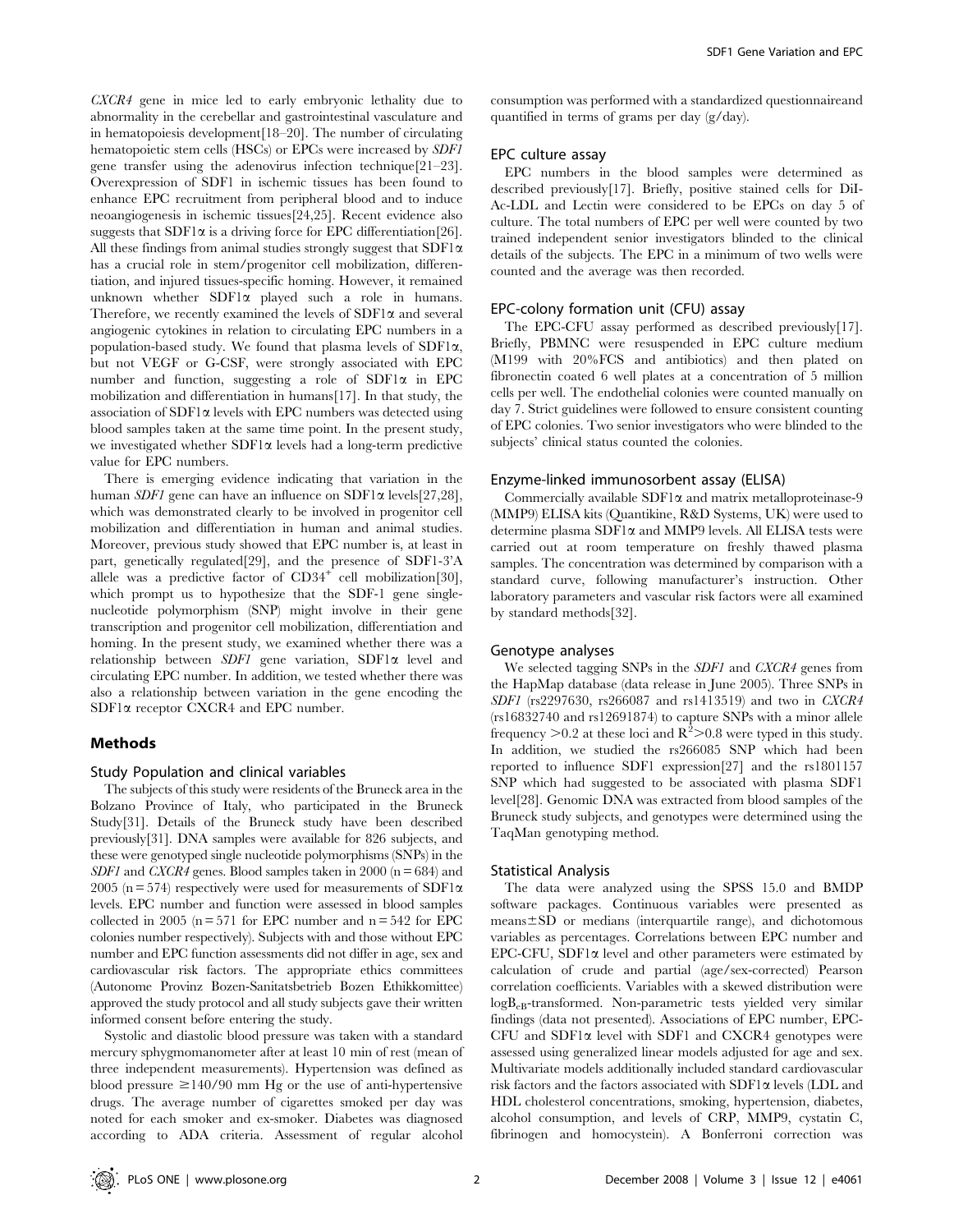performed to account for the multiple comparisons (5 SNPs in SDF1 and 2 in CXCR4) performed.

# Results

# Relationship of plasma SDF1 $\alpha$  level with inflammatory markers and other variables

Near normal distribution of  $SDF1\alpha$  was observed in our study **(Figure 1A.** Kolmogorov-Smirnov  $p > 0.05$ ). Mean SDF1 $\alpha$  levels in 2000 and 2005 were 2652 pg/ml and 2565 pg/ml, with a range of 880 pg/ml to 5595 pg/ml and 1322 pg/ml to 4174 pg/ml, respectively. SDF1 $\alpha$  levels in 2000 and 2005 were highly correlated (intraclass correlation =  $0.495$ ;  $P<0.001$ ), indicating that the SDF1 $\alpha$  level is relatively consistent over time. As expected, both plasma SDF1 $\alpha$  level measured in 2000 (r = 0.207,  $p<0.001$ ) and 2005 ( $r = 0.270$ ,  $p<0.001$ ) increased with age (Figure 1B) and was higher in women (2619 in women vs. 2497 in men,  $p = 0.002$ ). Moreover, plasma SDF1 $\alpha$  level was correlated with alcohol consumption (age/sex-adjusted correlation coefficient  $r = -0.087$ , p = 0.042), reticulocyte numbers (r = -0.132, p = 0.002), plasma levels of matrix metalloproteinase-9 (MMP9)  $(r = 0.146, p = 0.001)$ , C-reactive protein (hsCRP)  $(r = 0.090,$  $p = 0.037$ ), cystatin C (r = 0.277, p < 0.001), fibrinogen (r = 0.159,  $p<0.001$ ), and homocytein (r = 0.174, p = 0.001). (Table 1)

#### Plasma SDF1 $\alpha$  level predicts EPC number

EPC number and EPC-CFU number (per 1 ml blood) displayed a non-normal distribution, with the majority of subjects (more than 75%) having 0 to 1000 EPC and 0 to 340 EPC-CFU, respectively.  $SDF1\alpha$  levels were significantly and inversely associated with EPC number (p $\leq$ 0.001) in samples collected in 2005 (Figure 1C), indicating that  $SDF1\alpha$  has an influence on EPC number in the general population. Importantly, EPC number in 2005 was also associated with SDF1 $\alpha$  level in 2000 (p = 0.009), indicating a longterm predictive value of  $SDF1\alpha$  level for circulating EPC number **(Figure 1D).** No association between SDF1 $\alpha$  level and EPC function measured by EPC-CFU was detected in this study.

# Association of SDF1 genotyping, plasma SDF1 $\alpha$  level and circulating EPC number

Allele and genotype frequencies of the SDF1 and CXCR4 SNPs examined in this study are shown in Table 2. The genotype distributions were consistent with Hardy-Weinberg equilibrium.

The SDF1 rs2297630 SNP was associated with plasma SDF1 $\alpha$ level ( $p = 0.002$ ) and circulating EPC number ( $p = 0.006$ ), with the  $A/A$  genotype associating with higher SDF1 $\alpha$  level and lower EPC number (Figure 2 & Table 3). These associations remained significant after Bonferroni correction for the number of SNPs tested (Bonferroni corrected  $p = 0.014$  and  $p = 0.042$ , respectively). The associations also remained significant after adjusting for cardiovascular risk factors and the factors that were associated with SDF1 $\alpha$ levels, including LDL and HDL cholesterol concentrations, smoking, hypertension, diabetes, alcohol consumption, and levels of hsCRP, MMP9, cystatin C, fibrinogen and homocystein (Table 3).

Plasma  $SDF1\alpha$  level and circulating EPC number was not associated with the other SDF1 or CXCR4 SNPs tested. No association was observed between any of the SNPs tested and EPC-CFU.

#### Discussion

The population-based, longitudinal design of the Bruneck study allowed us to investigate the relationships between  $SDF1\alpha$  levels at two different time points (2000 and 2005) and the relationships of the SDF1 $\alpha$  levels at these different time points with circulating EPC numbers. A key finding from our study is the high degree of correlation the two SDF1 $\alpha$  measurements in blood samples taken in 2000 and 2005 respectively, suggesting that although SDF1 $\alpha$ levels are correlated with cardiovascular risk factors, the levels in an individual are relatively consistent over time. In addition, the study revealed an association between SDF1 $\alpha$  level in 2000 and EPC number in 2005, suggesting a long-term predictive value of  $SDF1\alpha$  level for EPC number. Another important, novel finding of this study is that there is an association between variation in the  $SDF1$  gene,  $SDF1\alpha$  level and EPC number, indicating that the inter-individual variability in SDF1 $\alpha$  level and EPC number is influenced by variation in the SDF1 gene.

SDF1 is a member of the chemokine CXC subfamily originally isolated from murine bone marrow stromal cells and is expressed also by stromal cells of various tissues[33]. Animal studies have shown that increasing SDF expression by adenovirus gene transfer can induce EPC mobilization from bone marrow into the peripheral blood, thereby increasing circulating EPC numbers[21–23], enhancing angiogenesis and blood perfusion in ischemic tissues[25]. These studies have led to the hypothesis that SDF1 plays an important role in EPC mobilization, differentiation and homing. However, data from our study showed that SDF-1 $\alpha$ levels were inversely, rather than positively, associated with circulating EPC numbers. There are several possible explanations. Almost all of the exiting data that suggest that  $SDF1\alpha$  can induce circulating EPCs are from studies in mouse, and the situations in humans may be different and more complex. Indeed, a number of studies including the present study have shown that EPC numbers in humans are related to a number of factors including age, gender, smoking, lipid levels, hypertension, diabetes, etc. Secondly, it is possible that the relationship of SDF1 with EPC mobilization, differentiation and homing in the acute phase is different from that in the normal situation. Studies of mouse ischemia models showed that the number of c-Kit<sup>+</sup> cells in peripheral blood was lower but the level of  $SDF1\alpha$  was much higher at 14 days after ischemia, as compared with control mice[26], suggesting that EPCs are mobilized into peripheral blood from bone marrow after the onset of ischemia, but at a later stage, the numbers of mobilized EPC in peripheral blood decrease due to their homing to the ischemic site. Thirdly, because SDF1 $\alpha$ functions as a chemoattractant for stem/progenitor cells, the SDF1a gradient between bone marrow, peripheral blood and injured tissue/sites is crucial for stem/progenitor cell mobilization, differentiation and homing[26,34–36]. It has been reported that stem/progenitor cells in bone marrow and peripheral blood are mobilized and homed to the ischemic or injured tissue due to high  $SDF1\alpha$  levels in the ischemic or injured tissue[26] and lower levels of SDF-1 $\alpha$  in the bone marrow<sup>[37]</sup>. Measurement of plasma  $SDF1\alpha$  level does not represent the gradient mention above, and therefore, the inverse relationship between plasma SDF1 $\alpha$  level and circulating EPC number should not be interpreted as in conflict with the notion that SDF1 plays an important role in EPC mobilization, differentiation and homing.

A recent study showed that there is significant correlation in the number of circulating EPCs between parents and their offsprings, leading to the hypothesis that EPC number is, at least in part, genetically regulated[29]. The results of our study support this hypothesis and indicate that such a genetic influence is likely in part due to variation in the SDF1 gene. In particular, we found that  $SDF1\alpha$  level and circulating EPC number are associated with the SDF1 gene rs2297630 SNP in the Bruneck study cohort. A potential interpretation for this novel finding is that variation in the SDF1 gene can influence EPC number via an effect on the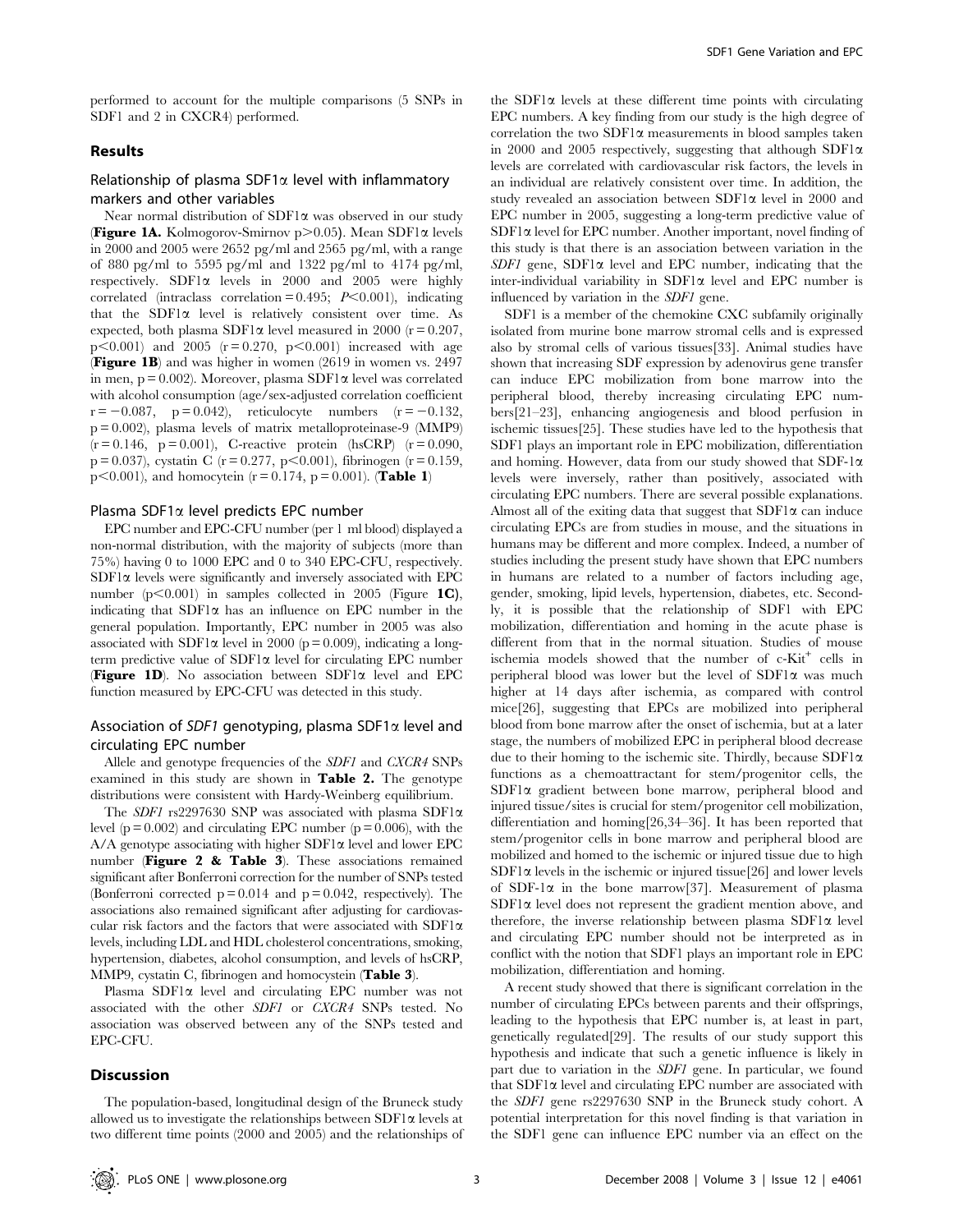

Figure 1. Panel A shows near normal distribution of SDF1 $\alpha$  in the Bruncek study population. Panel B displays the association between SDF-1 $\alpha$ measured in 2000 and in 2005 and age (r = 0.270, p<0.001). Panel C illustrates the correlation between SDF1 $\alpha$  levels and EPC number in 2005. The regression line demonstrates clearly that SDF1 $\alpha$  levels are inverse association with EPC number. Panel **D** illustrates the association between EPC numbers in 2005 and SDF1 $\alpha$  level in 2000 (tertile groups). SDF-1 tertile groups are defined as follows: T1<2409, T2 2409–2753 and T3>2753. The box plots indicating EPC number median and IQRs. Notably, EPC numbers are significant associated inversely with SDF-1a levels, especially much low EPC number were likely observed in the top tertile group of SDF-1 levels. doi:10.1371/journal.pone.0004061.g001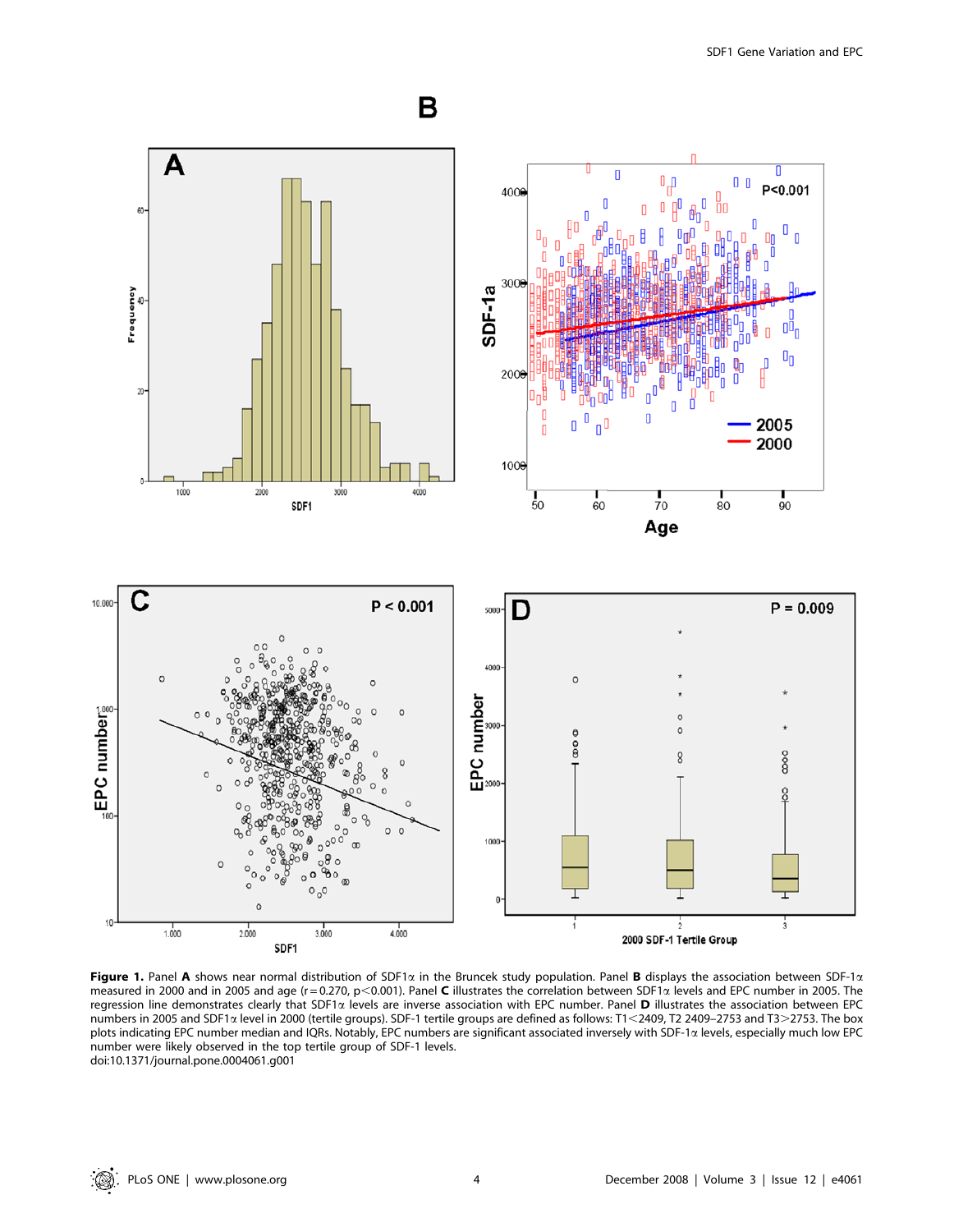Table 1. Association between SDF-1 $\alpha$  level and selected vascular risk factors and laboratory parameters (2005).

| Variable                    | SDF-1 $\alpha$ tertile group (pg/ml)    | P value for trend                        |                                           |         |
|-----------------------------|-----------------------------------------|------------------------------------------|-------------------------------------------|---------|
|                             | <b>Low Tertile (lower</b><br>than 2350) | <b>Medium Tertile</b><br>$(2350 - 2743)$ | <b>High Tertile</b><br>(higher than 2743) |         |
| Alcohol consumption (g/day) | $21.9 \pm 27.4$                         | $17.9 + 23.9$                            | $15.1 \pm 24.5$                           | 0.042   |
| Reticulocytes (‰)           | $12.7 \pm 3.42$                         | $12.2 \pm 3.30$                          | $11.7 \pm 3.15$                           | 0.002   |
| MMP9 (ng/mL)                | $69.2 \pm 60.6$                         | $80.5 \pm 59.0$                          | $87.3 \pm 60.2$                           | 0.001   |
| High-sensitivity CRP (mg/L) | $3.5 \pm 4.7$                           | $3.1 \pm 3.6$                            | $5.1 \pm 9.9$                             | 0.037   |
| Fibrinogen (mg/dL)          | $285.4 \pm 53.8$                        | $296.4 \pm 54.2$                         | $311.4 \pm 64.2$                          | 0.009   |
| HOMOCYSTEIN (MMOL/L)        | $11.6 \pm 5.9$                          | $11.4 \pm 5.0$                           | $13.7 \pm 7.4$                            | 0.017   |
| Cystatin C (mg/L)           | $0.92 \pm 0.16$                         | $0.98 + 0.23$                            | $1.12 \pm 0.31$                           | < 0.001 |

Values are means  $\pm$ SD. P values for trend are from age- and sex-adjusted analyses. doi:10.1371/journal.pone.0004061.t001

level of SDF1a. The rs2297630 SNP is located in intron 3 of the SDF1 gene. It is possible that the association of this SNP with  $SDF1\alpha$  level and circulating EPC number has arisen from a direct functional effect of this SNP on SDF1 expression or mRNA splicing. Alternatively, the rs2297630 SNP might be a functionally neutral marker that is in linkage disequilibrium with a functional polymorphism located elsewhere at the SDF1 locus.

Two other SDF1 SNPs, rs266085 and rs1801157, have been reported to be associated with SDF1 levels[27,28] and the latter SNP has also been reported to be associated with CD34<sup>+</sup> cell mobilization[30]. Some, but not all, studies have suggested that the rs1801157 SNP is associated with HIV infection and AIDS[38– 40] and there is also evidence suggesting that this SNP is associated

Table 2. Genotype and allele frequencies of SDF1 and CXCR4 SNPs studied

| Gene             | <b>SNP</b> | Genotype | N (%)       | Allele       | <b>Frequency</b> |  |
|------------------|------------|----------|-------------|--------------|------------------|--|
| SDF <sub>1</sub> | rs2297630  | GG       | 463 (60.05) | G            | 0.78             |  |
|                  |            | AG       | 271 (35.15) | A            | 0.22             |  |
|                  |            | AA       | 37 (4.80)   |              |                  |  |
|                  | rs266085   | GG       | 307 (42.05) | G            | 0.63             |  |
|                  |            | AG       | 311 (42.60) | A            | 0.37             |  |
|                  |            | AA       | 112 (15.34) |              |                  |  |
|                  |            | AG       | 351 (46.61) | A            | 0.37             |  |
|                  |            | AA       | 104 (13.81) |              |                  |  |
|                  | rs1801157  | GG       | 445 (62.94) | G            | 0.79             |  |
|                  |            | AG       | 231 (32.67) | A            | 0.21             |  |
|                  |            | AA       | 31 (4.38)   |              |                  |  |
|                  | rs1413519  | GG       | 462 (63.20) | G            | 0.79             |  |
|                  |            | CG       | 238 (32.56) | $\mathsf{C}$ | 0.21             |  |
|                  |            | CC       | 31 (4.24)   |              |                  |  |
| CXCR4            | rs16832740 | AA       | 447 (62.34) | A            | 0.79             |  |
|                  |            | AG       | 237 (33.05) | G            | 0.21             |  |
|                  |            | GG       | 33 (4.60)   |              |                  |  |
|                  | rs12691874 | AA       | 189 (26.21) | A            | 0.52             |  |
|                  |            | AG       | 371 (51.46) | G            | 0.48             |  |
|                  |            | GG       | 161 (22.33) |              |                  |  |
|                  |            |          |             |              |                  |  |

doi:10.1371/journal.pone.0004061.t002

Table 3. Plasma SDF1 $\alpha$  levels and circulating EPC numbers according to SDF1 and CXCR4 SNP genotypes.

| SNP                           |    | Genotype SDF1a level | P<br>value | <b>EPC</b> number | Þ<br>value |
|-------------------------------|----|----------------------|------------|-------------------|------------|
| SDF1<br>rs2297630             | GG | 2562 (2515-2609)     | 0.002      | 382 (336–434)     | 0.006      |
|                               | AG | 2524 (2461-2586)     | (0.002)    | 409 (344-486)     | (0.015)    |
|                               | AA | 2863 (2684-3043)     |            | 175 (107-286)     |            |
| SDF1<br>rs266085              | GG | 2572 (2512-2631)     | 0.661      | 354 (300-417)     | 0.793      |
|                               | AG | 2539 (2480-2597)     | (0.328)    | 383 (326-449)     | (0.866)    |
|                               | AA | 2529 (2431-2626)     |            | 362 (277–473)     |            |
| SDF1<br>rs266087              | GG | 2570 (2510-2630)     | 0.931      | 355 (302-418)     | 0.702      |
|                               | AG | 2574 (2519-2630)     | (0.742)    | 391 (336–455)     | (0.803)    |
|                               | AA | 2552 (2450-2654)     |            | 378 (286–499)     |            |
| SDF1<br>rs1801157             | GG | 2592 (2544-2641)     | 0.260      | 370 (323–425)     | 0.998      |
|                               | AG | 2547 (2483-2612)     | (0.208)    | 368 (307-441)     | (0.931)    |
|                               | AA | 2467 (2295-2638)     |            | 369 (227–598)     |            |
| SDF <sub>1</sub><br>rs1413519 | GG | 2562 (2513-2611)     | 0.225      | 338 (295-386)     | 0.300      |
|                               | CG | 2588 (2522-2655)     | (0.222)    | 401 (335-482)     | (0.229)    |
|                               | CC | 2725 (2541-2909)     |            | 397 (240–658)     |            |
| CXCR4<br>rs16832740           | AA | 2557 (2509-2606)     | 0.424      | 374 (328-426)     | 0.878      |
|                               | AG | 2556 (2487-2624)     | (0.747)    | 395 (329-475)     | (0.783)    |
|                               | GG | 2863 (2501-2854)     |            | 370 (230–595)     |            |
| CXCR4<br>rs12691874           | AA | 2514 (2437-2591)     | 0.306      | 414 (336-512)     | 0.272      |
|                               | AG | 2588 (2534-2641)     | (0.600)    | 362 (313-419)     | (0.169)    |
|                               | GG | 2571 (2488-2654)     |            | 322 (256-404)     |            |

SDF-1 levels and EPC numbers (per 1 ml blood) are age- and sex-adjusted arithmetic (95%CI) and geometric means (95%CI), respectively. P values are from general linear models adjusted for age and sex and in brackets from models additionally adjusted for canditate vascular risk factors and determinants of SDF-1a levels (LDL and HDL cholesterol [mg/dL], smoking [0,1], hypertension [0,1], diabetes [0,1], alcohol consumption [gram/day], homocystein [µmol/L], hsCRP [mg/L], MMP9 [ng/mL], cystatin C [mg/L], fibrinogen [mg/dL]).

doi:10.1371/journal.pone.0004061.t003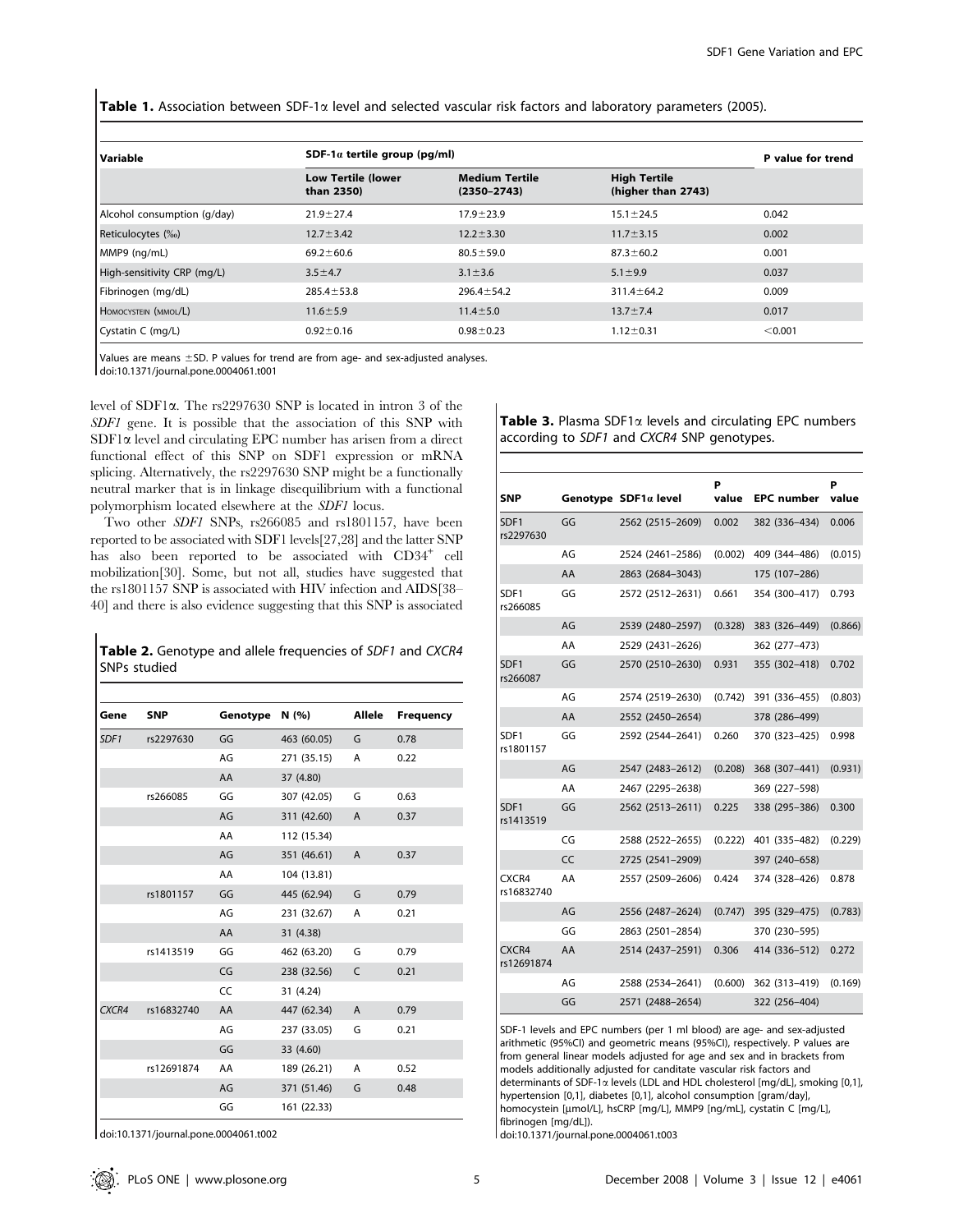

SDF-1 rs2297630

Figure 2. Associations of the SDF1 rs2297630 SNP (2000) with EPC number (median and IQR, A) and blood SDF1a level (arithmetic means and SD, B) assessed in the 2005 evaluation of the Bruneck Study. doi:10.1371/journal.pone.0004061.g002

with acute myeloid leukaemia[41], chronic myelogenous leukaemia[42], colorectal cancer[43], sporadic breast cancer[44], carotid artery stenosis[45], type I diabetes[46] and systemic lupus erythematosus[47]. However, in vitro experiments show that this SNP (rs1801157) does not have a direct functional effect on SDF1 expression[48], raising the possibility that it may be a marker for a functional SNP at the SDF1 locus due to linkage disequilibrium. This possibility is consistent with the fact that the SDF1 gene is transcribed into two isoforms,  $SDF1\alpha$  and  $SDF1\beta$ , and that the rs1801157 SNP is located in the 3' untranslated region of the SDF1 $\beta$ transcript but not in the SDF1 $\alpha$  transcript[49,50]. In the Bruneck study cohort, we found that the rs2297630 SNP, but not the rs266085 or rs1801157 SNP, was associated with SDF1 $\alpha$  level and EPC number. Taken together, the studies mentioned above and the present study suggest that variation in SDF1 gene has an influence on SDF1 levels. The populations examined in these different studies may have different genetic structure and linkage disequilibrium patterns, which may explain why different SDF1 SNPs were associated with SDF1 levels in the different studies.

Some particular attentions should be drawn regarding our findings. Firstly, the consideration of the nature of EPC is important, since there is no a unique criteria for identification of EPC, yet. Immense attention regarding the definition of EPC has recently been drawn due to the fact that the characterization and function of EPC isolated with different methodologies were quite different from each other[51]. Myeloid PBMNC derived spindle like EPC, but not circulating CD34+ cells was used to quantify the circulating EPC number in our study. Although a positive relationship between them was reported in the literature, the number of cultured EPC may not always reflect the number of circulating CD34+ and/or KDR+

EPC. Secondly, many diseases have influence on the role of EPC number, such as diabetes[10,11], smoking[12], rheumatoid arthritis[13] or chronic renal failure[14], among them much reduced EPC number have been reported. Extensive adjustments for cardiovascular risk factors and diseases have been conducted in our study to exclude any potential influence on our findings. Finally, no relationship or association between EPC-CFU and plasma SDF-1a levels and SDF-1 gene SNPs were observed in our study, which indicating that neither plasma SDF-1 $\alpha$  levels nor SDF-1 SNP could affect the proliferation and migration of EPC reflected by their ability to form EPC colonies in the culture.

In summary, our data indicate that although the SDF1 level and EPC number may both increase in response to acute ischaemic events, the relationship between blood SDF1 level and EPC number is complex and they are inversely correlated in the normal situation as observed in the Bruneck study cohort which was recruited from the general population. Our data also indicate that circulating EPC number is influenced by variation in the SDF1 gene likely via an effect of the genetic variation on SDF1a expression. These findings help understand the mechanisms underlying the inter-individual variability in EPC number which has an implication in the pathogenesis of atherosclerosis and other cardiovascular diseases.

#### Author Contributions

Conceived and designed the experiments: QX MJ QX. Performed the experiments: QX SY FO AM JW SK. Analyzed the data: QX SY SK. Contributed reagents/materials/analysis tools: QX MJ QX. Wrote the paper: QX SY SK QX.